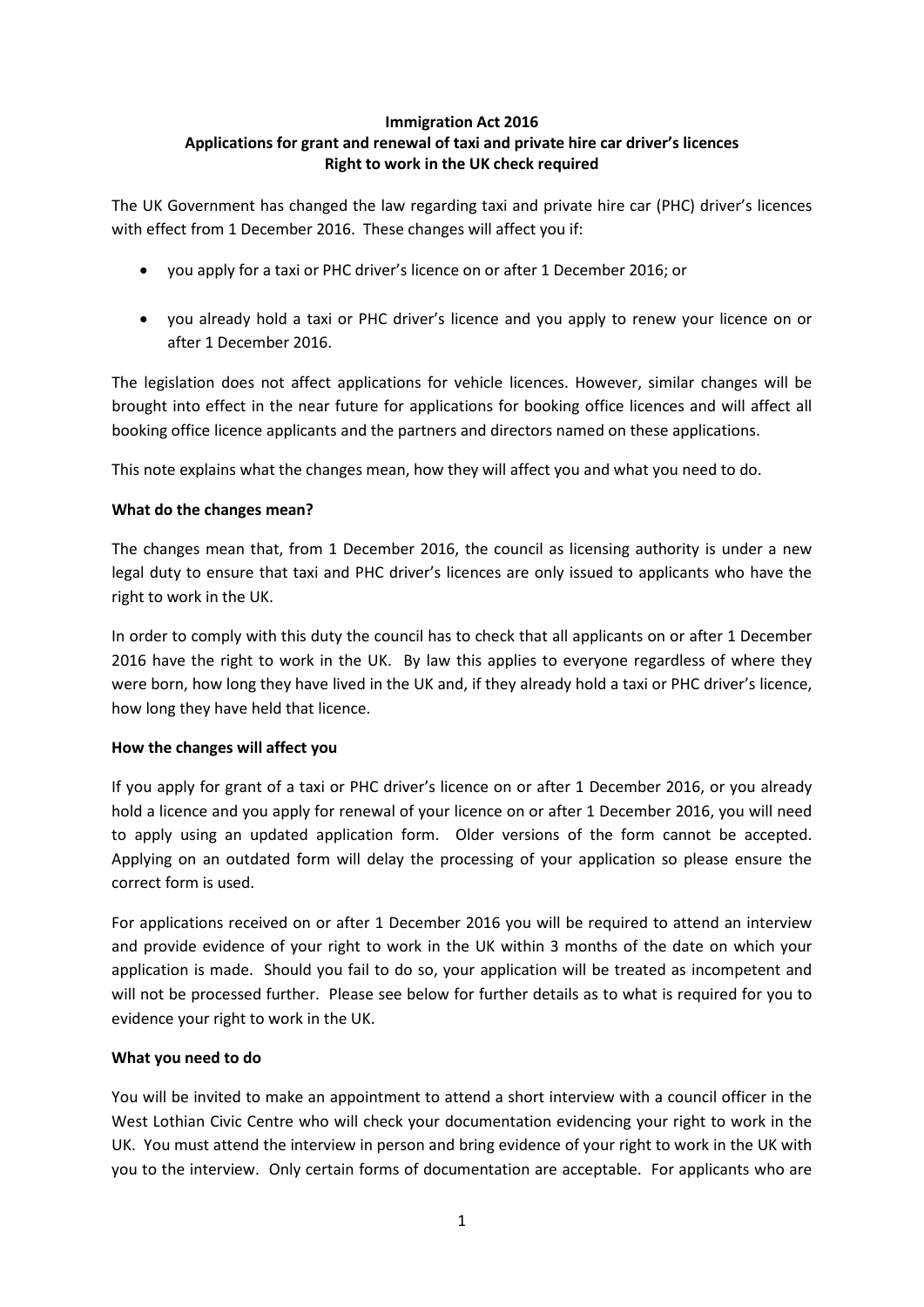British citizens all they need to produce will be a passport. For British Citizens who do not have British passports there are other documents which can be produced instead these are contained in List A attached to this note.

For applicants who have restrictions on their right to work in the UK they must produce one of the documents in List B attached to this note.

Please note that you must provide the original (not a copy). If you do not possess any of the above forms of documentation, you must let us know as soon as possible. It is your responsibility to make sure that you can provide one of the acceptable forms of documentation and you should take steps to obtain this, if required.

At the interview the council officer attending is required to follow a 3 step process:

- 1. obtain the original version of one or more of the acceptable documents referred to above;
- 2. check the document's validity in the presence of the applicant; and
- 3. make and retain a clear copy of the document.

Please assist the council officer at your interview in helping them to follow this legally required 3 step process.

### **Once your documentation has been checked**

If the documentation you provide at the interview demonstrates that you have a permanent right to work in the UK you will not require to attend a further interview when you apply to renew your licence again after three years. In other cases you will be invited to attend a further interview when you next apply to renew your licence so that your documentation can be checked again or this may be earlier if your right to work in the UK is limited to a shorter period.

Licensing Team West Lothian Council West Lothian Civic Centre Howden South Road Livingston EH54 6FF

email:licensingservices@westothian.gov.uk

21 November 2016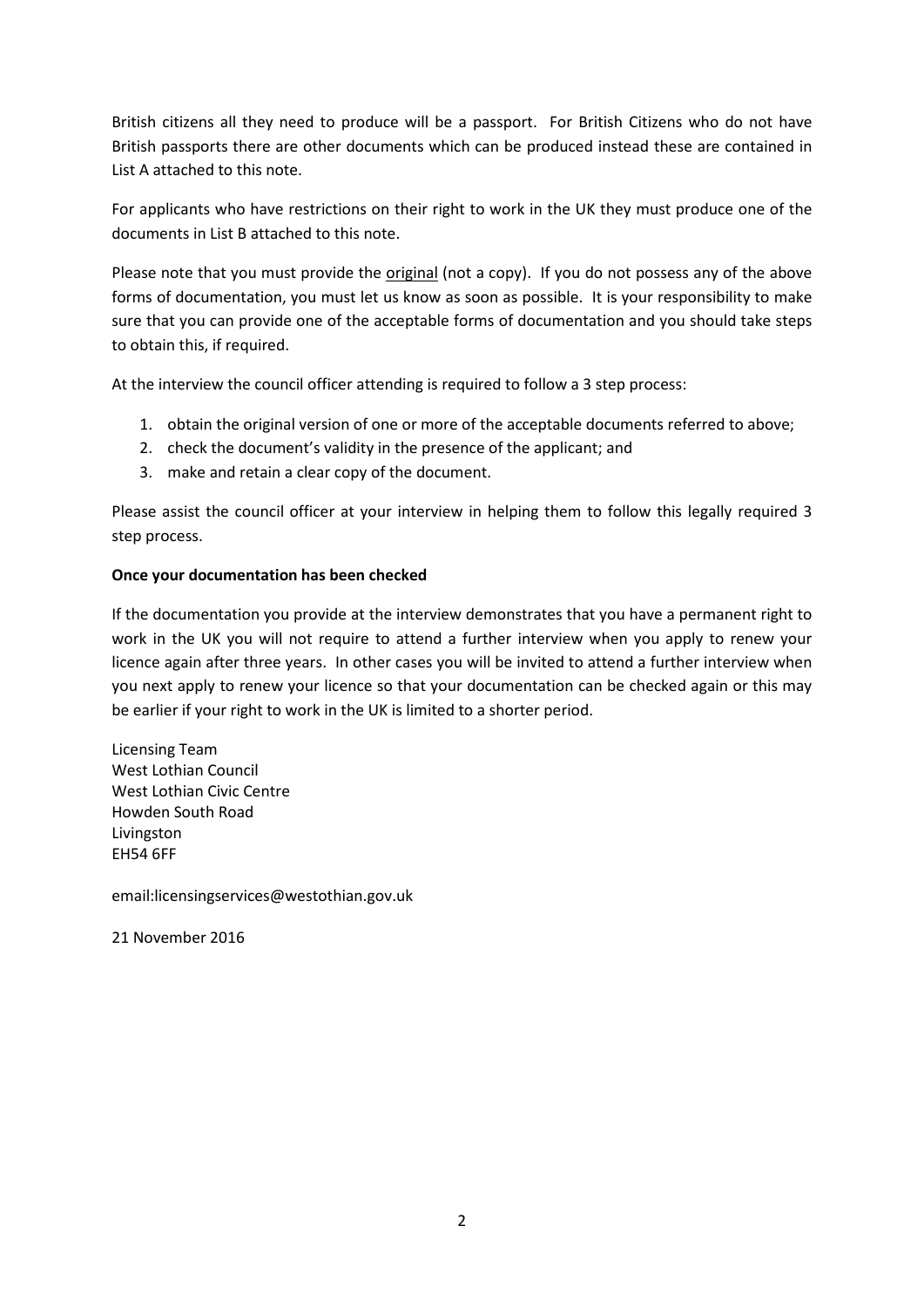### **List A**

# **No restrictions on right to work in the UK. Once the council has undertaken the necessary check once, and retained a copy of your document, you will not have to repeat the check when you subsequently apply to renew your licence**

- 1. A passport showing the holder, or a person named in the passport as the child of the holder, is a British citizen or a citizen of the UK and Colonies having the right of abode in the UK.
- 2. A passport or national identity card showing the holder, or a person named in the passport as the child of the holder, is a national of a European Economic Area country or Switzerland.
- 3. A Registration Certificate or Document Certifying Permanent Residence issued by the Home Office to a national of a European Economic Area country or Switzerland.
- 4. A Permanent Residence Card issued by the Home Office to the family member of a national a European Economic Area country or Switzerland.
- 5. A current Biometric Immigration Document (Biometric Residence Permit) issued by the Home Office to the holder indicating that the person named is allowed to stay indefinitely in the UK, or has no time limit on their stay in the UK.
- 6. A current passport endorsed to show that the holder is exempt from immigration control, is allowed to stay indefinitely in the UK, has the right of abode in the UK, or has no time limit on their stay in the UK.
- 7. A current Immigration Status Document issued by the Home Office to the holder with an endorsement indicating that the named person is allowed to stay indefinitely in the UK or has no time limit on their stay in the UK, together with an official document giving the person's permanent National Insurance number and their name issued by a Government agency or a previous employer.
- 8. A full birth or adoption certificate issued in the UK which includes the name(s) of at least one of the holder's parents or adoptive parents (including an official extract of an entry in the register of births in Scotland in long form), together with an official document giving the person's permanent National Insurance number and their name issued by a Government agency or a previous employer.
- 9. A birth or adoption certificate issued in the Channel Islands, the Isle of Man or Ireland, together with an official document giving the person's permanent National Insurance number and their name issued by a Government agency or a previous employer.
- 10. A certificate of registration or naturalisation as a British citizen, together with an official document giving the person's permanent National Insurance number and their name issued by a Government agency or a previous employer.